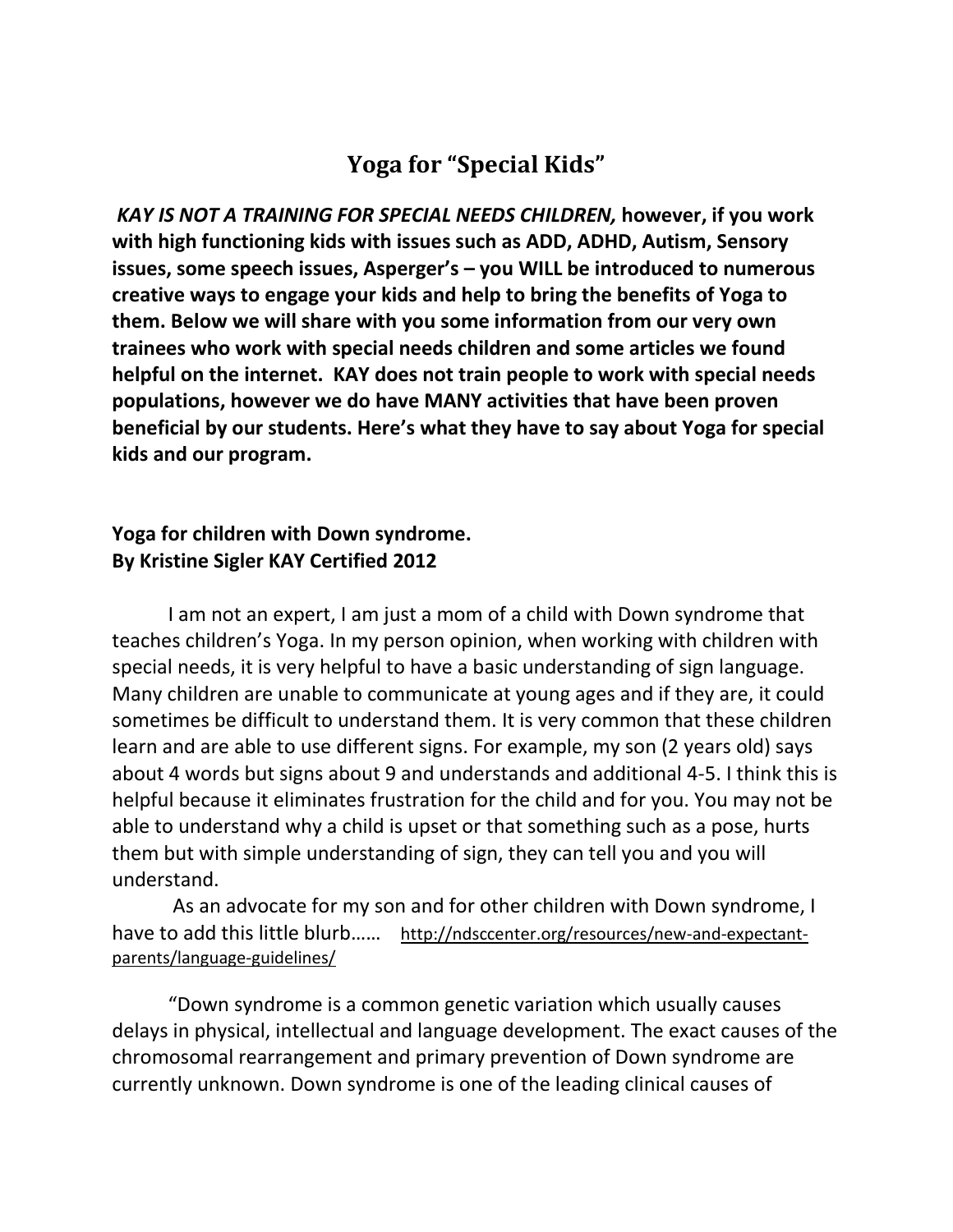cognitive delay in the world--it is not related to race, nationality, religion or socioeconomic status. There is a wide variation in cognitive abilities, behaviour, and physical development in individuals with Down syndrome. Each individual has his/her own unique personality, capabilities and talents. 30%-50% of individuals with Down syndrome have heart defects and 8%-12% have gastrointestinal tract abnormalities present at birth. Most of these defects are now correctable by surgery". National Down Syndrome Congress

Yoga helps children with Down syndrome with basic motor skills, communication skills and cognitive skills. It helps them develop balance, concentration, a better understanding of their surroundings and build confidence. There are many characteristics and health related problems. Some of these are as follows:

| Developmental Delay                                                           | <b>Heart Defects</b>          |                  |
|-------------------------------------------------------------------------------|-------------------------------|------------------|
| Hypothyroidism                                                                |                               |                  |
| <b>Celiac Disease</b>                                                         | <b>Respiratory Infections</b> |                  |
| <b>Hearing Problems</b>                                                       |                               |                  |
| <b>Dental Problems</b>                                                        | Depression or Behavioral      | <b>Scoliosis</b> |
| Joint Dislocation                                                             | Weak Joints/ankles            |                  |
| Atlanto-Axial-Instability - weakness and instability in the spinal column of  |                               |                  |
| the neck which can recult in paralycic or doath. There is a screening for thi |                               |                  |

the neck which can result in paralysis or death. There is a screening for this however it is done between the ages of four and six.

Children with Down syndrome receive many therapies such as Physical, Occupational, Speech, Music, Special Education, Body Mind Centering and Craniosacral therapy. Yoga has a lot of these same benefits. Since, I am not a physician, I like to play it safe when it comes to poses. Since, some may have a negative effect on children with Down syndrome, I stay away from things like inverted positions, headstands, back bends and overly complicated poses. KAY provides additional examples in their "Poses and Practices to Avoid" section. Therefore, although I would stay away from some of the poses (as mentioned above) KAY provides a section entitled "Poses for Ailments" which can be very helpful for an individual's needs. If you compare the list with the above health problems you will see that you KAY manual is very helpful, you just have to know the illnesses associated with their needs. In my opinion, you really just need to have a better understanding of the child and their needs. The big ones would be colds or sinus, digestion, balance, concentration, calming and bonding. Don't forget your Salutation to the Sun! In fact, you may be surprised with their